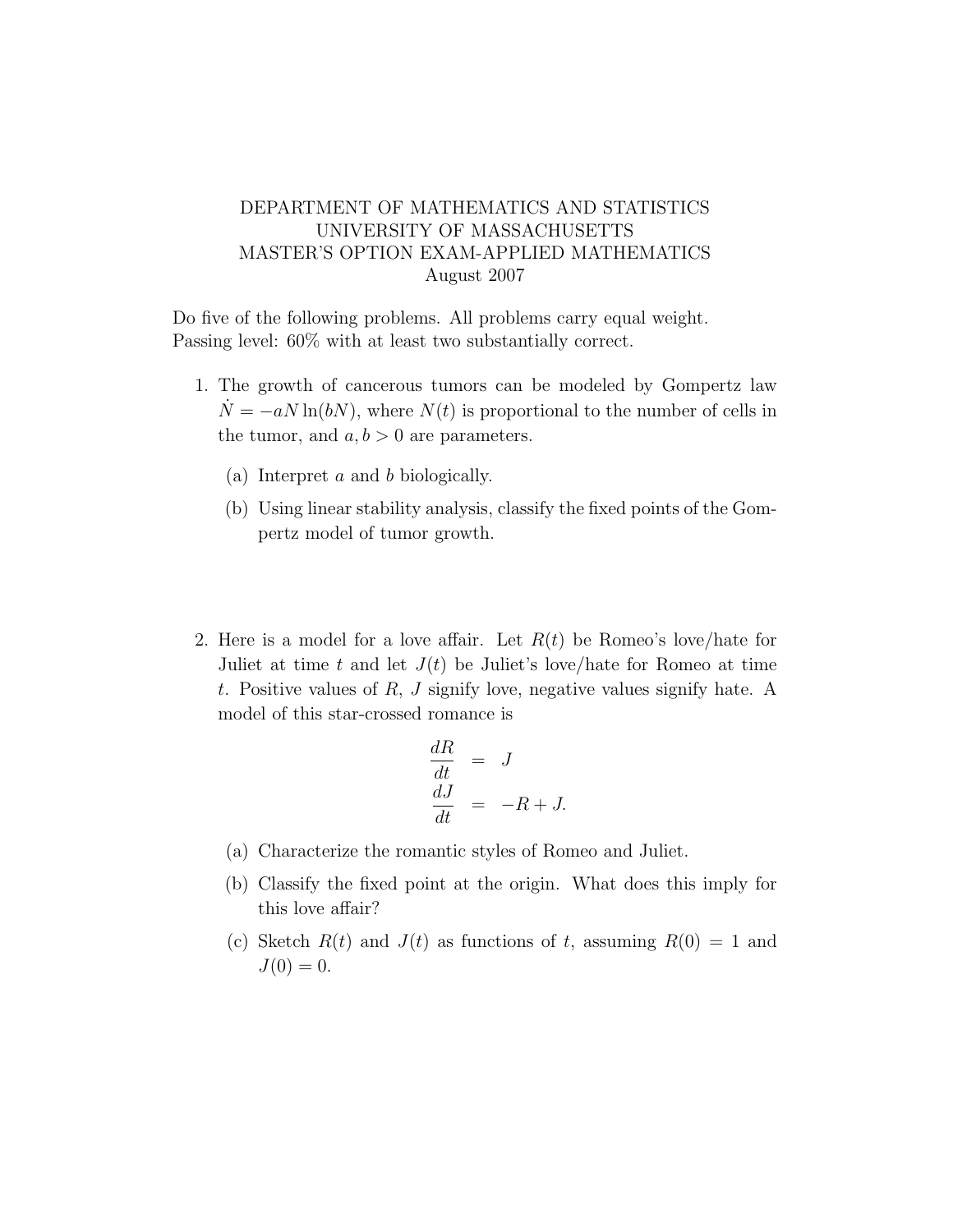3. Let  $x(t)$  be the number of rabbits at time t and  $y(t)$  be the number of sheep at time  $t$  governed by the nonlinear system

$$
\frac{dx}{dt} = x(3 - x - y)
$$
  

$$
\frac{dy}{dt} = y(2 - x - y).
$$

Find the fixed points, investigate stability and sketch a plausible phase portrait.

4. (a) Give a physical interpretation of the equation

$$
u_t + x u_x = 0
$$

- (b) Draw the characteristics and solve the above equation with initial data  $u(x, 0) = cos(x)$ .
- 5. Find all solutions to

$$
u_{xx} + u_{yy} = 0
$$

in the rectangle  $0 < x < a, 0 < y < b$ , with the following boundary conditions

$$
u_x = -a \text{ on } x = 0, u_x = 0 \text{ on } x = a.
$$

$$
u_y = b \text{ on } y = 0, u_y = 0 \text{ on } y = b.
$$
(Hint: Try  $u(x, y) = X(x) + Y(y)$  not  $u(x, y) = X(x)Y(y)$ .)

6. Consider a thin cylindrical metal bar with heat conductivity  $k$ . Suppose that the temperature at any point x along the bar is denoted by  $\theta(x, t)$